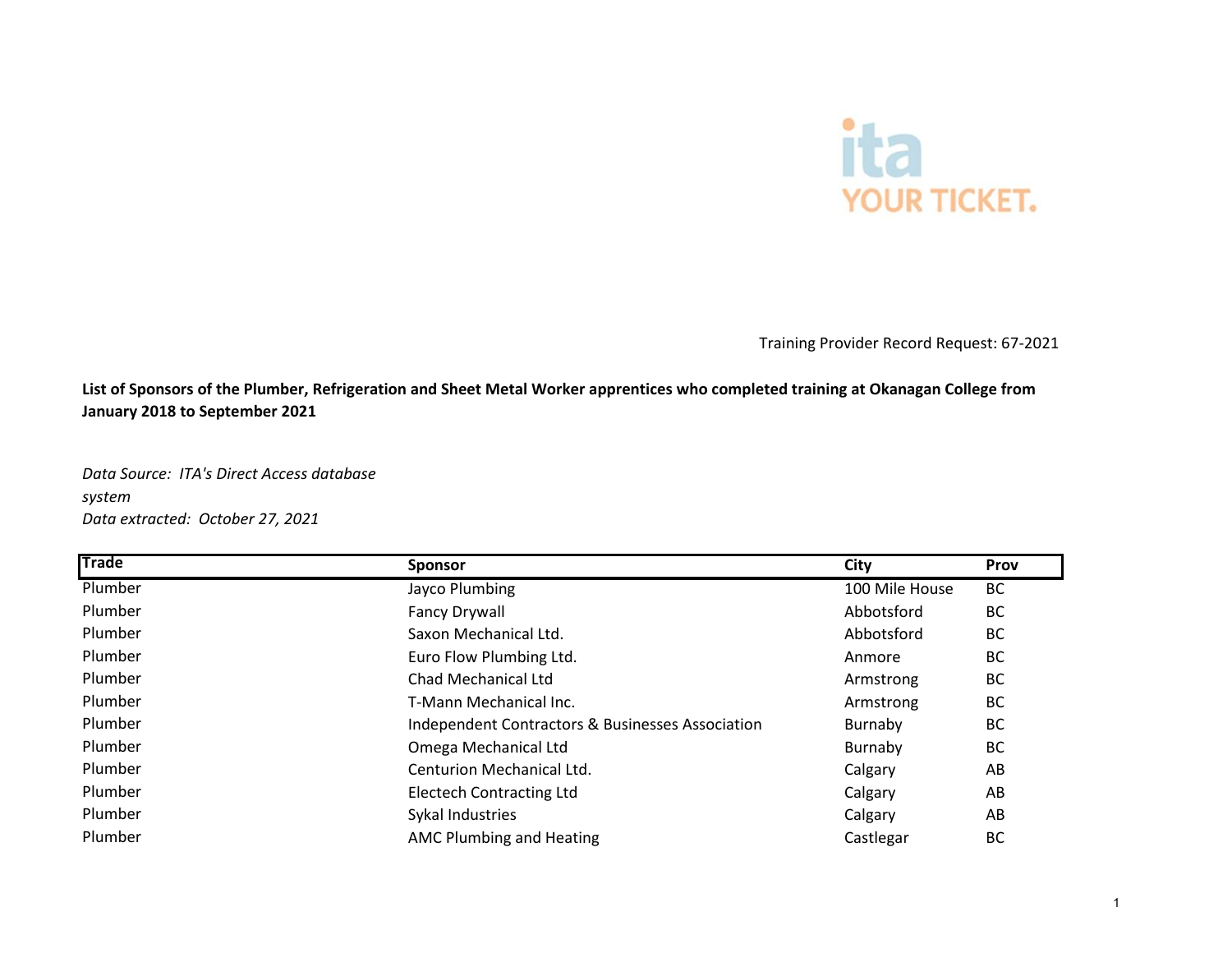| <b>Trade</b> | Sponsor                                   | City               | Prov      |
|--------------|-------------------------------------------|--------------------|-----------|
| Plumber      | Venture Mechanical Systems Ltd.           | Castlegar          | <b>BC</b> |
| Plumber      | Beaver Brook Farms Inc.                   | Chilliwack         | <b>BC</b> |
| Plumber      | <b>CEJ Mussell Eat INC</b>                | Chilliwack         | <b>BC</b> |
| Plumber      | Concept Plumbing And Gas Ltd.             | Chilliwack         | <b>BC</b> |
| Plumber      | MECH 1 Plumbing & Heating Inc.            | Coldstream         | <b>BC</b> |
| Plumber      | Morpac Mechanical Ltd                     | Coquitlam          | <b>BC</b> |
| Plumber      | Dean's Plumbing & Heating (2010) Ltd.     | Cranbrook          | <b>BC</b> |
| Plumber      | Premier Plumbing & Heating                | Cranbrook          | <b>BC</b> |
| Plumber      | Tratech Mechanical Ltd.                   | <b>CRESTON</b>     | <b>BC</b> |
| Plumber      | Zwick Plumbing & Heating Ltd              | Dawson Creek       | <b>BC</b> |
| Plumber      | Evergreen BioHeat Ltd.                    | Delta              | <b>BC</b> |
| Plumber      | Piping Industry Apprenticeship Board      | Delta              | <b>BC</b> |
| Plumber      | <b>PJB Mechanical Plumbing</b>            | Delta              | <b>BC</b> |
| Plumber      | <b>Branch Plumbing Limited</b>            | Enderby            | <b>BC</b> |
| Plumber      | Okanagan Geothermal Ltd.                  | Enderby            | <b>BC</b> |
| Plumber      | JK Mechanical Services Ltd                | Fernie             | <b>BC</b> |
| Plumber      | <b>Bouchier Site Services</b>             | Fort McMurray      | AB        |
| Plumber      | Dado Construction Ltd                     | Fort St. James     | <b>BC</b> |
| Plumber      | 1890045 Alberta inc                       | Gibsons            | <b>BC</b> |
| Plumber      | Jedal Plumbing & Gasfitting LTD           | <b>Grand Forks</b> | <b>BC</b> |
| Plumber      | Sun's Mechanical                          | <b>Grand Forks</b> | <b>BC</b> |
| Plumber      | Dason Plumbing                            | Grindrod           | <b>BC</b> |
| Plumber      | Fellows Plumbing and Heating (2007) Ltd   | Hinton             | AB        |
| Plumber      | <b>Bohnefide Plumbing and Gas</b>         | Kamloops           | <b>BC</b> |
| Plumber      | Interior Plumbing & Heating Ltd.          | Kamloops           | <b>BC</b> |
| Plumber      | Kodiak Mechanical Ltd                     | Kamloops           | <b>BC</b> |
| Plumber      | <b>AKT 1 Plumbing and Heating</b>         | Kelowna            | <b>BC</b> |
| Plumber      | <b>Blair Mechanical</b>                   | Kelowna            | <b>BC</b> |
| Plumber      | <b>Border Mechanical Services Limited</b> | Kelowna            | <b>BC</b> |
| Plumber      | <b>Bricor Mechanical Ltd.</b>             | Kelowna            | <b>BC</b> |
| Plumber      | CE Mechanical Ltd.                        | Kelowna            | <b>BC</b> |
| Plumber      | Champion Homes Canada International ULC   | Kelowna            | <b>BC</b> |
| Plumber      | <b>Chaparral Homes</b>                    | Kelowna            | <b>BC</b> |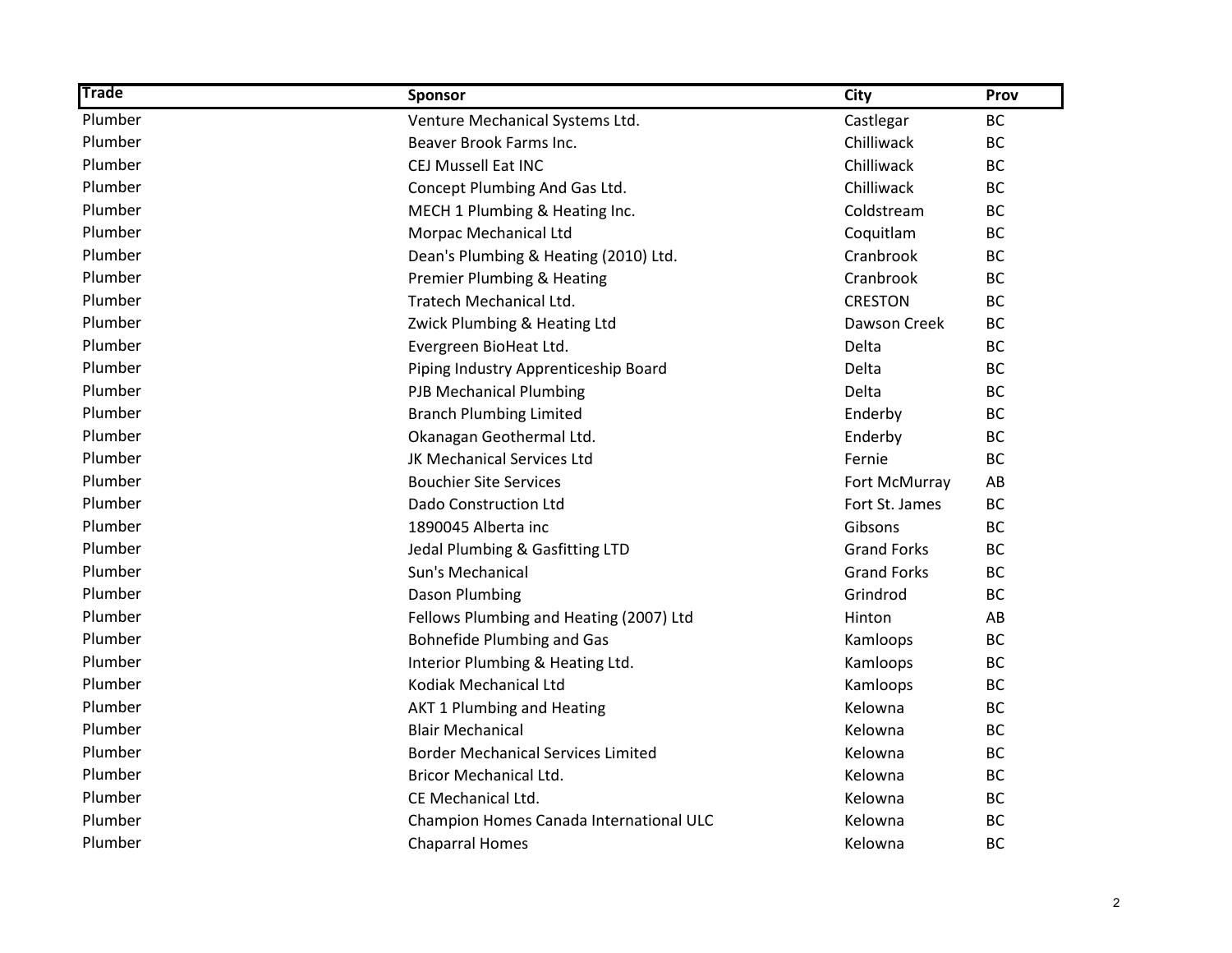| <b>Trade</b> | <b>Sponsor</b>                            | City         | Prov      |
|--------------|-------------------------------------------|--------------|-----------|
| Plumber      | Christman Plumbing                        | Kelowna      | <b>BC</b> |
| Plumber      | Christman Plumbing & Heating              | Kelowna      | <b>BC</b> |
| Plumber      | <b>CSD Mechanical Ltd</b>                 | Kelowna      | <b>BC</b> |
| Plumber      | D. Janzen Holdings Ltd.                   | Kelowna      | <b>BC</b> |
| Plumber      | <b>First Klass Mechanical</b>             | Kelowna      | <b>BC</b> |
| Plumber      | Help Plumbing and Heating Services        | Kelowna      | <b>BC</b> |
| Plumber      | Irvine Mechanical Ltd.                    | Kelowna      | <b>BC</b> |
| Plumber      | Ivy Plumbing Ltd.                         | Kelowna      | <b>BC</b> |
| Plumber      | <b>JMR Mechanical Ltd</b>                 | Kelowna      | <b>BC</b> |
| Plumber      | Kal-West Mechanical Systems Inc.          | Kelowna      | <b>BC</b> |
| Plumber      | Kelowna Evolution Mechanical Ltd.         | Kelowna      | <b>BC</b> |
| Plumber      | Living Water Mechanical Service           | Kelowna      | <b>BC</b> |
| Plumber      | Loney Plumbing                            | Kelowna      | <b>BC</b> |
| Plumber      | Maple Reinders Constructors Ltd.          | Kelowna      | <b>BC</b> |
| Plumber      | <b>Medallion Plumbing &amp; Electric</b>  | Kelowna      | <b>BC</b> |
| Plumber      | Okanagan Heating & Air Conditioning       | Kelowna      | <b>BC</b> |
| Plumber      | <b>Prehofer Enterprises</b>               | Kelowna      | <b>BC</b> |
| Plumber      | Premium Comfort Htg. & Air Condition Ltd  | Kelowna      | <b>BC</b> |
| Plumber      | Quality Air Care Heating & Air Cond.      | Kelowna      | <b>BC</b> |
| Plumber      | Radian Mechanical Inc.                    | Kelowna      | <b>BC</b> |
| Plumber      | Rambow Mechanical Ltd.                    | Kelowna      | <b>BC</b> |
| Plumber      | <b>Roto Rooter Plumbing</b>               | Kelowna      | <b>BC</b> |
| Plumber      | <b>Scott Alan Plumbing</b>                | Kelowna      | <b>BC</b> |
| Plumber      | <b>Stanich Landscape Services</b>         | Kelowna      | <b>BC</b> |
| Plumber      | STS Plumbing & Heating Ltd                | Kelowna      | <b>BC</b> |
| Plumber      | The Mighty Plumber                        | Kelowna      | <b>BC</b> |
| Plumber      | <b>VDL Mechanical Ltd</b>                 | Kelowna      | <b>BC</b> |
| Plumber      | <b>Vision Mechanical Limited</b>          | Kelowna      | <b>BC</b> |
| Plumber      | <b>Waterworks Mechanical</b>              | Kelowna      | <b>BC</b> |
| Plumber      | Wiener's Plumbing and Drain Cleaning Inc. | Kelowna      | <b>BC</b> |
| Plumber      | Winter Plumbing & Heating                 | Kelowna      | <b>BC</b> |
| Plumber      | Bree-Link Plumbing, HTG                   | Lake Country | BC        |
| Plumber      | JH Plumbing Heating Ltd.                  | Lake Country | <b>BC</b> |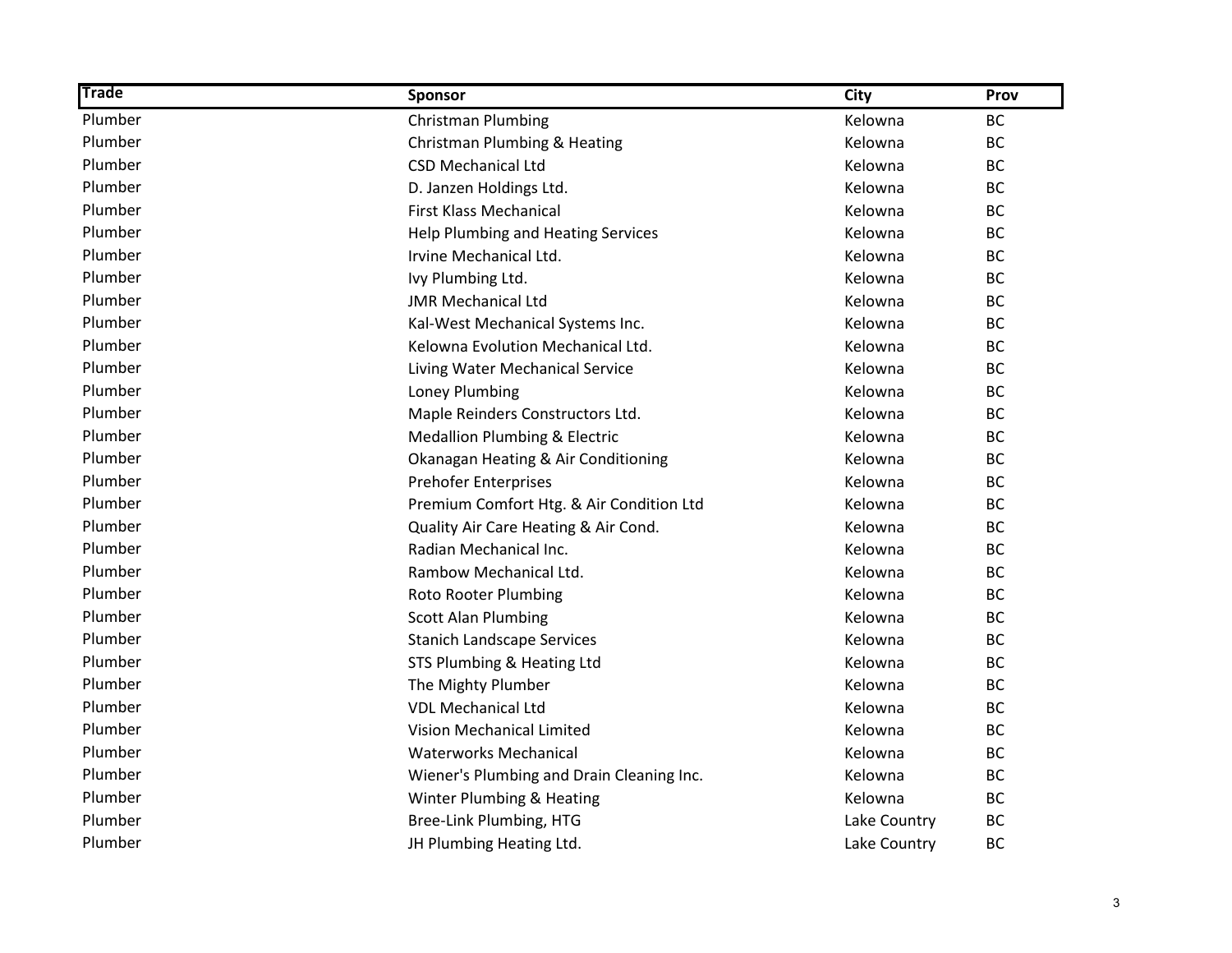| <b>Trade</b> | <b>Sponsor</b>                                    | City                | Prov      |
|--------------|---------------------------------------------------|---------------------|-----------|
| Plumber      | Jensen's Plumbing & Heating Ltd                   | Langley             | BC        |
| Plumber      | <b>Annex Plumbing</b>                             | Maple Ridge         | <b>BC</b> |
| Plumber      | <b>Evolution Plumbing</b>                         | Maple Ridge         | <b>BC</b> |
| Plumber      | Pitt Meadows Plbg. & Mechanical Systems 2001 Ltd. | Maple Ridge         | <b>BC</b> |
| Plumber      | Rodney Whelpton                                   | McBride             | <b>BC</b> |
| Plumber      | <b>Atrysten Plumbing &amp; Heating</b>            | Mission             | <b>BC</b> |
| Plumber      | <b>Westridge Mechanical</b>                       | Mission             | <b>BC</b> |
| Plumber      | <b>WQC Mechanical Ltd</b>                         | Mission             | <b>BC</b> |
| Plumber      | <b>Pure Plumbing Solutions</b>                    | Mississauga         | ON        |
| Plumber      | Gary Mckinnon Plumbing & Heating                  | Nanaimo             | <b>BC</b> |
| Plumber      | Your Plumbing                                     | Nanaimo             | <b>BC</b> |
| Plumber      | Faucet Plumbing & Heating Ltd.                    | Nanoose Bay         | <b>BC</b> |
| Plumber      | Hallworth's Plumbing Limited                      | Naramata            | <b>BC</b> |
| Plumber      | 6 Mile Plumbing                                   | Nelson              | <b>BC</b> |
| Plumber      | <b>CGW Plumbing &amp; Heating</b>                 | Nelson              | <b>BC</b> |
| Plumber      | Trainor Mechanical Contractors Ltd.               | Nelson              | <b>BC</b> |
| Plumber      | <b>Precision Drilling Corporation</b>             | <b>Nisku</b>        | AB        |
| Plumber      | NAC Constructors Ltd.                             | North Vancouver     | <b>BC</b> |
| Plumber      | <b>Superior Trades Services</b>                   | Oliver              | <b>BC</b> |
| Plumber      | Action Plumbing And Heating Inc.                  | Osoyoos             | <b>BC</b> |
| Plumber      | Knight's Plumbing                                 | Osoyoos             | <b>BC</b> |
| Plumber      | Uwe Naumann                                       | Osoyoos             | <b>BC</b> |
| Plumber      | Pipers Gas & Plumbing                             | Peachland           | <b>BC</b> |
| Plumber      | <b>Access Mechanical Plumbing and Heating</b>     | Penticton           | <b>BC</b> |
| Plumber      | <b>Eggert Energy Mechanical Ltd</b>               | Penticton           | <b>BC</b> |
| Plumber      | G. Little Electric Ltd.                           | Penticton           | <b>BC</b> |
| Plumber      | Integrity Plumbing & Gas Ltd.                     | Penticton           | <b>BC</b> |
| Plumber      | Lakeview Geotech Ltd                              | Penticton           | <b>BC</b> |
| Plumber      | New Valley Plumbing And Heating                   | Penticton           | <b>BC</b> |
| Plumber      | Radec Group Inc                                   | Penticton           | <b>BC</b> |
| Plumber      | Southern Mechanical Services Inc.                 | Penticton           | <b>BC</b> |
| Plumber      | Wildstone Construction & Engineering Ltd          | Penticton           | <b>BC</b> |
| Plumber      | Canrom Mechanical                                 | <b>Pitt Meadows</b> | <b>BC</b> |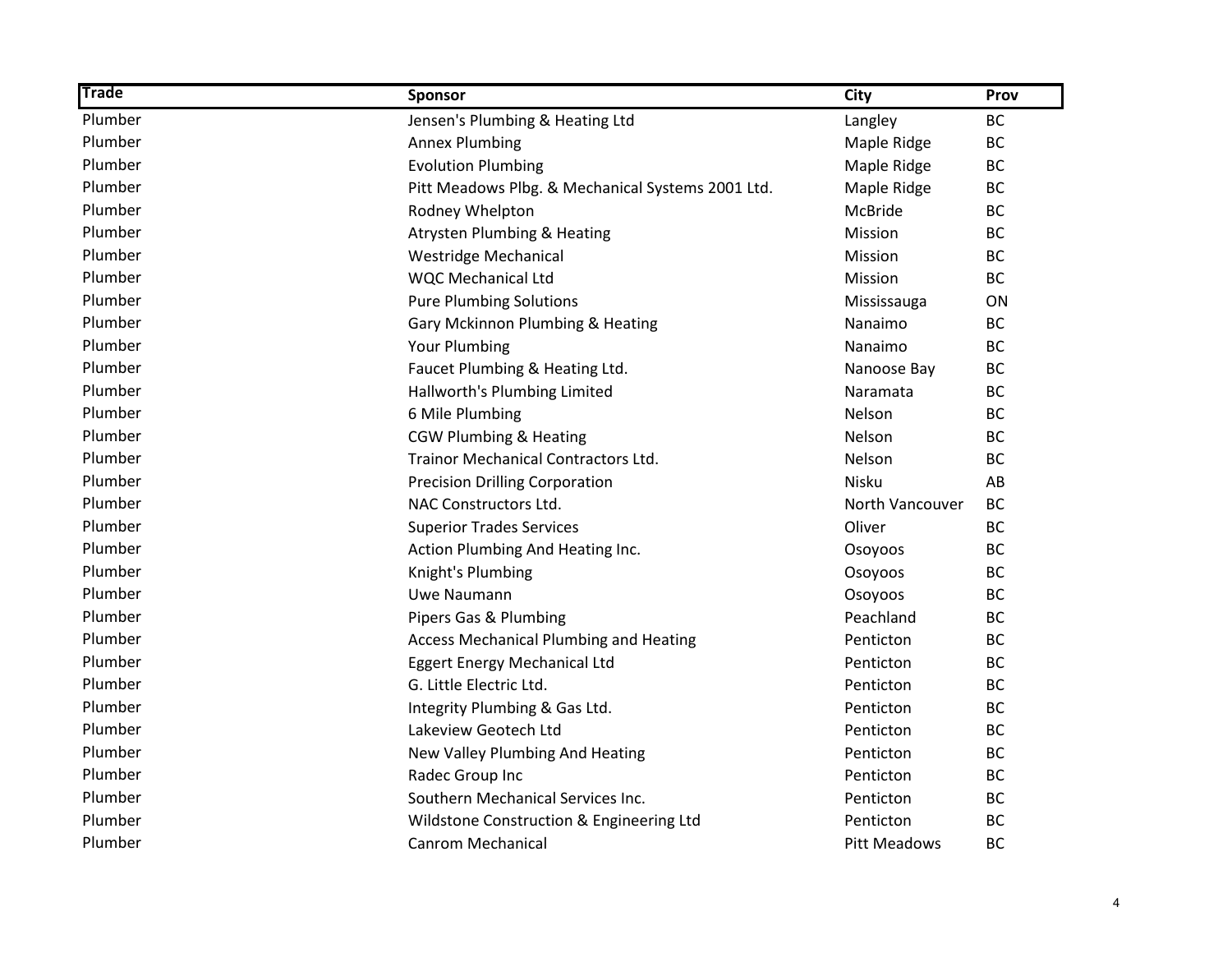| <b>Trade</b> | <b>Sponsor</b>                           | City                | Prov      |
|--------------|------------------------------------------|---------------------|-----------|
| Plumber      | Custom Air Conditioning Ltd.             | Port Coquitlam      | <b>BC</b> |
| Plumber      | Altac Services Inc.                      | Port Moody          | BC        |
| Plumber      | Island View Mechanical Ltd.              | <b>Powell River</b> | <b>BC</b> |
| Plumber      | All Pro Plumbing & Heating Inc.          | Prince George       | <b>BC</b> |
| Plumber      | CDL Mayfair Gas & Plumbing Inc.          | Prince George       | <b>BC</b> |
| Plumber      | Cobalt Industries Ltd.                   | Prince George       | <b>BC</b> |
| Plumber      | Fraser Plumbing & Heating Ltd.           | Prince George       | <b>BC</b> |
| Plumber      | Top Corner Plumbing & Heating            | Prince George       | <b>BC</b> |
| Plumber      | Saanich Plumbing & Heating Ltd.          | Prince Rupert       | <b>BC</b> |
| Plumber      | Canadian Western Mechanical Limited      | Quesnel             | <b>BC</b> |
| Plumber      | <b>Fireside Mechanical</b>               | Quesnel             | <b>BC</b> |
| Plumber      | <b>MLM National Plumbing</b>             | Richmond            | <b>BC</b> |
| Plumber      | William Kelly & Sons Plumbing (1989) Ltd | Richmond            | <b>BC</b> |
| Plumber      | Powder Highway Plumbin                   | Rossland            | <b>BC</b> |
| Plumber      | <b>Greg's Plumbing Services</b>          | Saanichton          | <b>BC</b> |
| Plumber      | <b>Brace Mechanical Ltd.</b>             | Salmon Arm          | <b>BC</b> |
| Plumber      | Copperline Mechanical Ltd.               | Salmon Arm          | <b>BC</b> |
| Plumber      | Nash Plumbing Inc                        | Salmon Arm          | <b>BC</b> |
| Plumber      | North Broadview Plumbing & Heating LTD.  | Salmon Arm          | <b>BC</b> |
| Plumber      | SD 83 North Okanagan-Shuswap - Sponsor   | Salmon Arm          | <b>BC</b> |
| Plumber      | Pro-Western Mechanical Ltd.              | Saskatoon           | <b>SK</b> |
| Plumber      | Sidney Plumbing Inc.                     | Sidney              | <b>BC</b> |
| Plumber      | All Terrain Plumbing And Heating         | Sorrento            | <b>BC</b> |
| Plumber      | Ray Johnson Plumbing & Heating LTD       | Squamish            | <b>BC</b> |
| Plumber      | <b>RBD Construction Ltd</b>              | St. Albert          | AB        |
| Plumber      | <b>Edgewater Plumbing and Heating</b>    | Summerland          | <b>BC</b> |
| Plumber      | <b>Streamline Mechanical</b>             | Summerland          | <b>BC</b> |
| Plumber      | Actton Transport Ltd.                    | Surrey              | <b>BC</b> |
| Plumber      | <b>Blackbull Services Inc</b>            | Surrey              | <b>BC</b> |
| Plumber      | Quadra Mechanical Ltd                    | Surrey              | <b>BC</b> |
| Plumber      | Top-Line Plumbing & Heating Ltd.         | Surrey              | <b>BC</b> |
| Plumber      | Aqua Plumbing And Heating Ltd.           | Terrace             | <b>BC</b> |
| Plumber      | Technicon Industries Ltd.                | Terrace             | <b>BC</b> |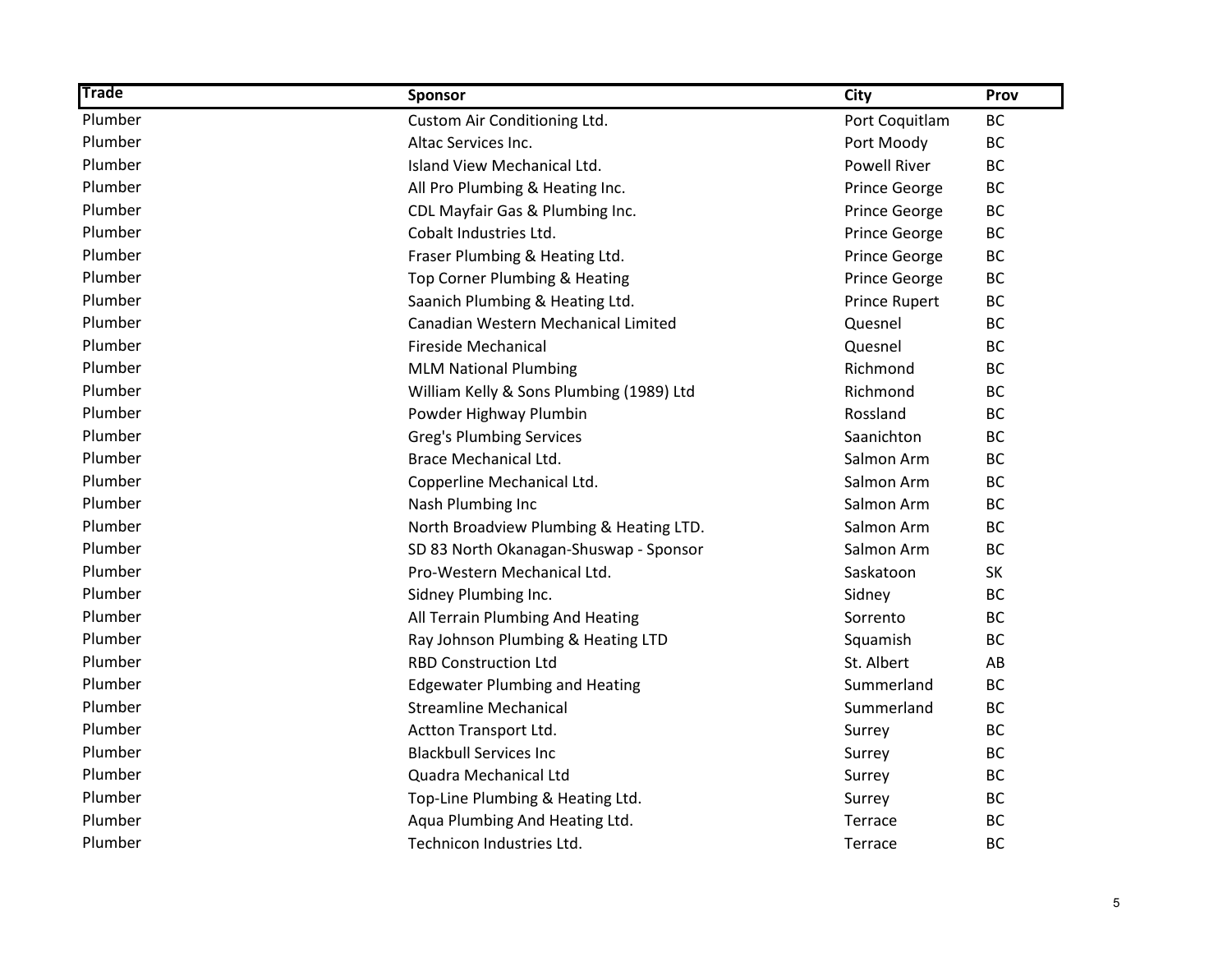| <b>Trade</b>                                                                | Sponsor                                                   | <b>City</b>    | Prov      |
|-----------------------------------------------------------------------------|-----------------------------------------------------------|----------------|-----------|
| Plumber                                                                     | McCue Environmental Contracting Inc                       | Vancouver      | <b>BC</b> |
| Plumber                                                                     | Aslan Elec, Plbg, & Gasfitting Serv. Ltd                  | Vernon         | <b>BC</b> |
| Plumber                                                                     | Bee's Knees Plumbing and Heating                          | Vernon         | <b>BC</b> |
| Plumber                                                                     | Bertelsen Plumbing Ltd.                                   | Vernon         | <b>BC</b> |
| Plumber                                                                     | Brown Mechanical Services 99 Ltd.                         | Vernon         | <b>BC</b> |
| Plumber                                                                     | CL Mechanical LTD.                                        | Vernon         | <b>BC</b> |
| Plumber                                                                     | Coldstream Mechanical Ltd                                 | Vernon         | <b>BC</b> |
| Plumber                                                                     | Darin's Plumbing Ltd                                      | Vernon         | <b>BC</b> |
| Plumber                                                                     | E. L. Fox & Sons Plumbing & Heating Ltd.                  | Vernon         | <b>BC</b> |
| Plumber                                                                     | Kelly O'Bryan's Neighbourhood Restaurant                  | Vernon         | <b>BC</b> |
| Plumber                                                                     | <b>KSV Contracting</b>                                    | Vernon         | <b>BC</b> |
| Plumber                                                                     | R.L. Plumbing                                             | Vernon         | <b>BC</b> |
| Plumber                                                                     | Silver Star Mountain Resort Ltd.                          | Vernon         | ВC        |
| Plumber                                                                     | Smith Plumbing & Heating Ltd.                             | Vernon         | <b>BC</b> |
| Plumber                                                                     | Sunset West Mechanical Ltd.                               | Vernon         | <b>BC</b> |
| Plumber                                                                     | Vancouver Island Piping Industry Joint Training Committee | Victoria       | <b>BC</b> |
| Plumber                                                                     | <b>Big Sky Plumbing</b>                                   | West Kelowna   | <b>BC</b> |
| Plumber                                                                     | Dean's Plumbing & Heating Services                        | West Kelowna   | <b>BC</b> |
| Plumber                                                                     | Habberjam Mechanical                                      | West Kelowna   | <b>BC</b> |
| Plumber                                                                     | <b>Interlock Mechanical Service Ltd</b>                   | West Kelowna   | <b>BC</b> |
| Plumber                                                                     | King Rooter                                               | West Kelowna   | <b>BC</b> |
| Plumber                                                                     | Lake City Mechanical Inc.                                 | West Kelowna   | <b>BC</b> |
| Plumber                                                                     | Leask & Company                                           | West Kelowna   | <b>BC</b> |
| Plumber                                                                     | Okanagan Plumbing & Gasfitting Ltd                        | West Kelowna   | <b>BC</b> |
| Plumber                                                                     | West Kelowna Plumbing & Heating Ltd                       | West Kelowna   | <b>BC</b> |
| Plumber                                                                     | Freeport Industries Ltd                                   | Westbank       | <b>BC</b> |
| Refrigeration and Air Conditioning Mechanic                                 | Polar Electric Inc.                                       | Abbotsford     | <b>BC</b> |
| Refrigeration and Air Conditioning Mechanic                                 | Independent Contractors & Businesses Association          | Burnaby        | <b>BC</b> |
| Refrigeration and Air Conditioning Mechanic                                 | Just Mechanical                                           | Burnaby        | <b>BC</b> |
| Refrigeration and Air Conditioning Mechanic                                 | Key Food Equipment Services                               | Burnaby        | <b>BC</b> |
| Refrigeration and Air Conditioning Mechanic                                 | North Island Mechanical Ltd                               | Campbell River | <b>BC</b> |
| Refrigeration and Air Conditioning Mechanic                                 | Twin Rivers Controls Ltd.                                 | Castlegar      | <b>BC</b> |
| Refrigeration and Air Conditioning Mechanic Venture Mechanical Systems Ltd. |                                                           | Castlegar      | <b>BC</b> |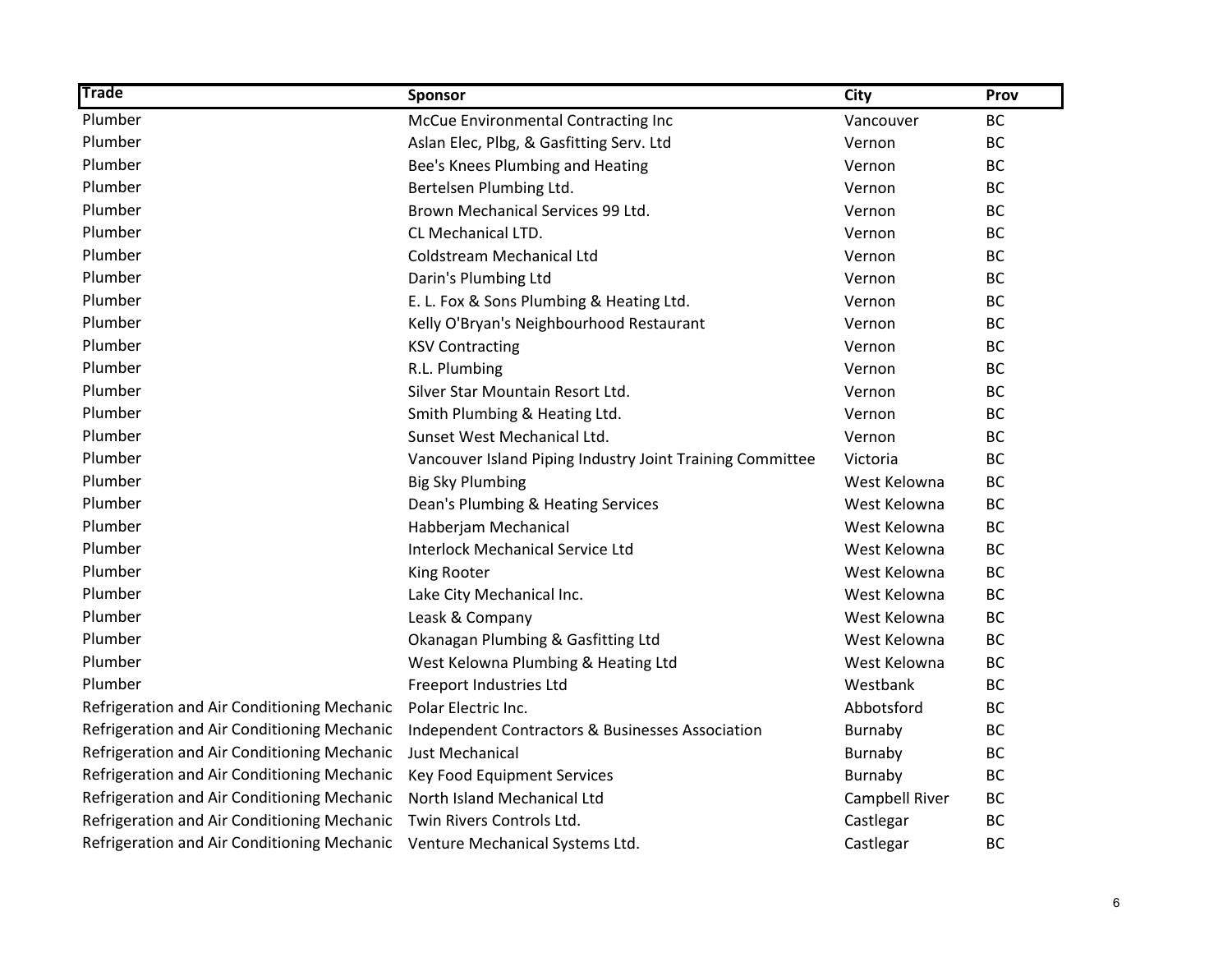| <b>Trade</b>                                | <b>Sponsor</b>                                | City           | Prov      |
|---------------------------------------------|-----------------------------------------------|----------------|-----------|
| Refrigeration and Air Conditioning Mechanic | <b>Boundary Country Heating &amp; Cooling</b> | Christina Lake | <b>BC</b> |
| Refrigeration and Air Conditioning Mechanic | Coldstream Mechanical Ltd                     | Coldstream     | <b>BC</b> |
| Refrigeration and Air Conditioning Mechanic | Tratech Mechanical Ltd.                       | <b>CRESTON</b> | <b>BC</b> |
| Refrigeration and Air Conditioning Mechanic | Lawrence Meat Packing Co. Ltd.                | Dawson Creek   | <b>BC</b> |
| Refrigeration and Air Conditioning Mechanic | Newcrest Red Chris Mining Limited             | Dease Lake     | <b>BC</b> |
| Refrigeration and Air Conditioning Mechanic | William Kelly & Sons Plumbing (1989) Ltd      | Delta          | <b>BC</b> |
| Refrigeration and Air Conditioning Mechanic | <b>Acden Facilities</b>                       | Fort Mcmurray  | AB        |
| Refrigeration and Air Conditioning Mechanic | King Cool Refrigeration and Air               | Fort St. John  | <b>BC</b> |
| Refrigeration and Air Conditioning Mechanic | <b>NG Refrigeration</b>                       | Fruitvale      | <b>BC</b> |
| Refrigeration and Air Conditioning Mechanic | Hadwin's HVAC & Gas                           | Kamloops       | <b>BC</b> |
| Refrigeration and Air Conditioning Mechanic | Kamloops Heating and Air Conditioning         | Kamloops       | <b>BC</b> |
| Refrigeration and Air Conditioning Mechanic | <b>Maxwell Mechanical</b>                     | Kamloops       | <b>BC</b> |
| Refrigeration and Air Conditioning Mechanic | Rapid Cool Refrigeration Inc.                 | Kamloops       | <b>BC</b> |
| Refrigeration and Air Conditioning Mechanic | SD 73 Kamloops/Thompson - Sponsor             | Kamloops       | <b>BC</b> |
| Refrigeration and Air Conditioning Mechanic | A-1 Heating And A/C                           | Kelowna        | <b>BC</b> |
| Refrigeration and Air Conditioning Mechanic | Airtika Heating and Cooling Ltd               | Kelowna        | <b>BC</b> |
| Refrigeration and Air Conditioning Mechanic | <b>Blair Mechanical</b>                       | Kelowna        | <b>BC</b> |
| Refrigeration and Air Conditioning Mechanic | <b>Border Mechanical Services Limited</b>     | Kelowna        | <b>BC</b> |
| Refrigeration and Air Conditioning Mechanic | <b>Bricor Mechanical Ltd.</b>                 | Kelowna        | <b>BC</b> |
| Refrigeration and Air Conditioning Mechanic | Britech HVAC Ltd.                             | Kelowna        | <b>BC</b> |
| Refrigeration and Air Conditioning Mechanic | Canadian Restaurant Supply Ltd.               | Kelowna        | <b>BC</b> |
| Refrigeration and Air Conditioning Mechanic | Complete Climate Control Inc                  | Kelowna        | <b>BC</b> |
| Refrigeration and Air Conditioning Mechanic | CRS Tomnor Refrigeration Ltd.                 | Kelowna        | <b>BC</b> |
| Refrigeration and Air Conditioning Mechanic | <b>Custom Climates Refrigeration Inc</b>      | Kelowna        | <b>BC</b> |
| Refrigeration and Air Conditioning Mechanic | <b>GT Air Mechanical Services</b>             | Kelowna        | <b>BC</b> |
| Refrigeration and Air Conditioning Mechanic | Inland Comfort Air Conditioning Ltd.          | Kelowna        | BC        |
| Refrigeration and Air Conditioning Mechanic | <b>Inland Mechanic</b>                        | Kelowna        | <b>BC</b> |
| Refrigeration and Air Conditioning Mechanic | Premium Comfort Htg. & Air Condition Ltd      | Kelowna        | <b>BC</b> |
| Refrigeration and Air Conditioning Mechanic | Quality Air Care Heating & Air Cond.          | Kelowna        | BC        |
| Refrigeration and Air Conditioning Mechanic | Radian Mechanical Inc.                        | Kelowna        | <b>BC</b> |
| Refrigeration and Air Conditioning Mechanic | Viking Refrigeration Ltd.                     | Kelowna        | <b>BC</b> |
| Refrigeration and Air Conditioning Mechanic | Vision Mechanical Limited                     | Kelowna        | <b>BC</b> |
| Refrigeration and Air Conditioning Mechanic | Wightman Mechanical                           | Kelowna        | <b>BC</b> |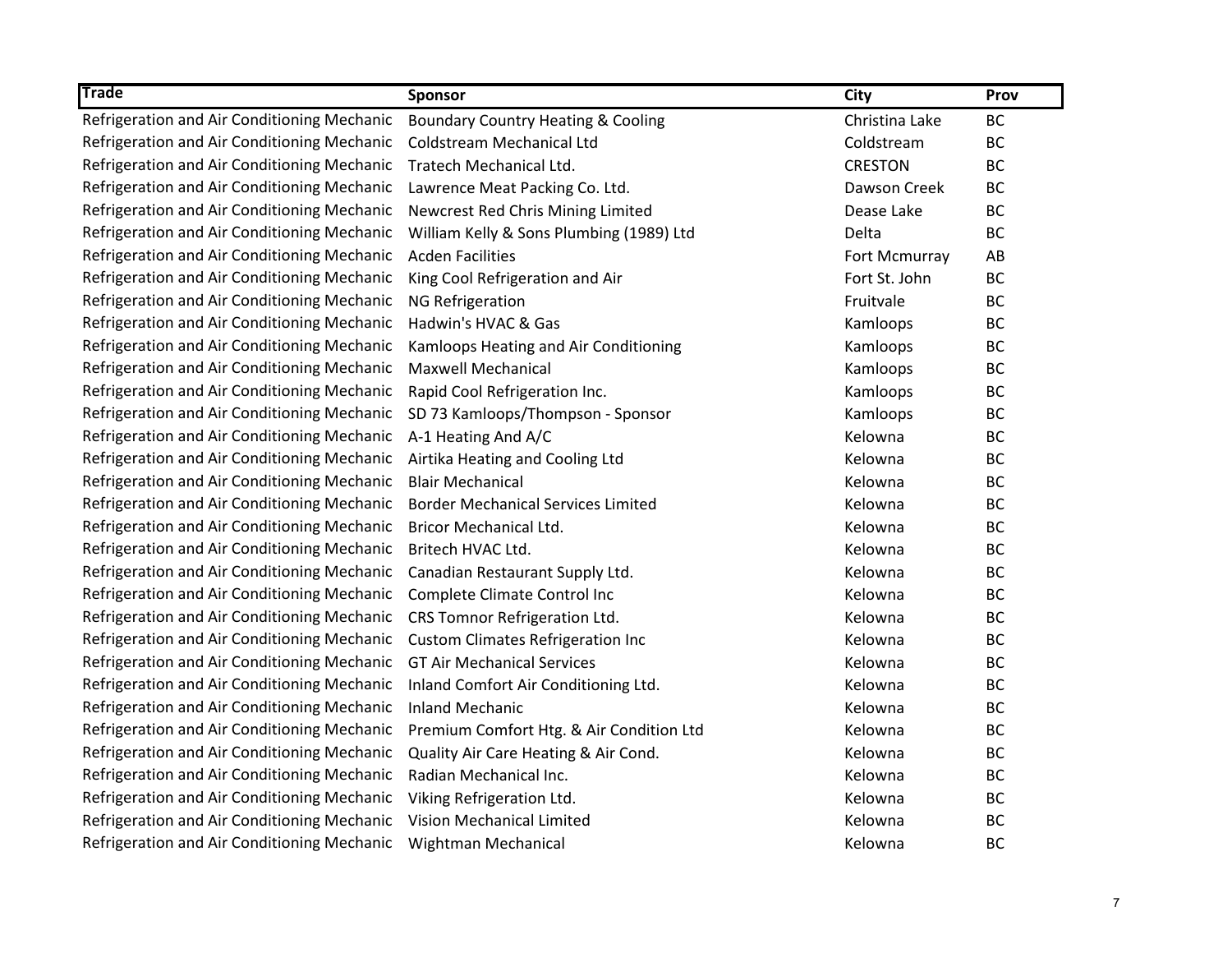| <b>Trade</b>                                | <b>Sponsor</b>                           | City           | Prov      |
|---------------------------------------------|------------------------------------------|----------------|-----------|
| Refrigeration and Air Conditioning Mechanic | Cool Flow Mechanical Ltd                 | Langley        | BC        |
| Refrigeration and Air Conditioning Mechanic | <b>BGIS</b>                              | Markham        | ON        |
| Refrigeration and Air Conditioning Mechanic | <b>Trident Energy</b>                    | Mill Bay       | <b>BC</b> |
| Refrigeration and Air Conditioning Mechanic | <b>Bryans Mechanical Ltd</b>             | Nanaimo        | <b>BC</b> |
| Refrigeration and Air Conditioning Mechanic | <b>CGW Plumbing &amp; Heating</b>        | Nelson         | <b>BC</b> |
| Refrigeration and Air Conditioning Mechanic | Cool-Way Heats & Air                     | Nelson         | <b>BC</b> |
| Refrigeration and Air Conditioning Mechanic | Kite Refrigeration                       | Nelson         | <b>BC</b> |
| Refrigeration and Air Conditioning Mechanic | Action Plumbing And Heating Inc.         | Osoyoos        | <b>BC</b> |
| Refrigeration and Air Conditioning Mechanic | Joe's Plumbing & Heating                 | Osoyoos        | <b>BC</b> |
| Refrigeration and Air Conditioning Mechanic | Canadian Aerothermal                     | Penticton      | <b>BC</b> |
| Refrigeration and Air Conditioning Mechanic | Coppertec Refrigeration, Heating & A/C   | Penticton      | <b>BC</b> |
| Refrigeration and Air Conditioning Mechanic | <b>CRUX Mechanical Ltd</b>               | Penticton      | <b>BC</b> |
| Refrigeration and Air Conditioning Mechanic | Fehling's Sheet Metal Ltd.               | Penticton      | <b>BC</b> |
| Refrigeration and Air Conditioning Mechanic | G. Little Electric Ltd.                  | Penticton      | <b>BC</b> |
| Refrigeration and Air Conditioning Mechanic | <b>Guardian Heating</b>                  | Penticton      | <b>BC</b> |
| Refrigeration and Air Conditioning Mechanic | Ideal Energy Solutions Ltd.              | Penticton      | <b>BC</b> |
| Refrigeration and Air Conditioning Mechanic | Lakeview Geotech Ltd                     | Penticton      | <b>BC</b> |
| Refrigeration and Air Conditioning Mechanic | Mavco Plumbing & Heating Ltd.            | Penticton      | BC        |
| Refrigeration and Air Conditioning Mechanic | Southern Mechanical Services Inc.        | Penticton      | <b>BC</b> |
| Refrigeration and Air Conditioning Mechanic | Custom Air Conditioning Ltd.             | Port Coquitlam | <b>BC</b> |
| Refrigeration and Air Conditioning Mechanic | Independent Refrigeration & A/C Inc.     | Port Coquitlam | <b>BC</b> |
| Refrigeration and Air Conditioning Mechanic | Macdunn Controls Ltd.                    | Prince George  | BC        |
| Refrigeration and Air Conditioning Mechanic | Canadian Western Mechanical Limited      | Quesnel        | <b>BC</b> |
| Refrigeration and Air Conditioning Mechanic | North Wind Refrigeration                 | Quesnel        | <b>BC</b> |
| Refrigeration and Air Conditioning Mechanic | <b>Specialized Refrigeration</b>         | Revelstoke     | <b>BC</b> |
| Refrigeration and Air Conditioning Mechanic | Capital City Refrigeration Ltd           | Saanichton     | <b>BC</b> |
| Refrigeration and Air Conditioning Mechanic | Joy Global (Canada) Ltd                  | Sparwood       | <b>BC</b> |
| Refrigeration and Air Conditioning Mechanic | Squamish Heating & Sheet Metal Works     | Squamish       | <b>BC</b> |
| Refrigeration and Air Conditioning Mechanic | Techni-Craft Equipment                   | St. Albert     | AB        |
| Refrigeration and Air Conditioning Mechanic | GPH Mechanical Ltd.                      | Summerland     | <b>BC</b> |
| Refrigeration and Air Conditioning Mechanic | Green Essence Head Shop                  | Summerland     | <b>BC</b> |
| Refrigeration and Air Conditioning Mechanic | <b>ESC Automation Inc.</b>               | Surrey         | <b>BC</b> |
| Refrigeration and Air Conditioning Mechanic | Journeyman Apprentice Training Committee | Surrey         | <b>BC</b> |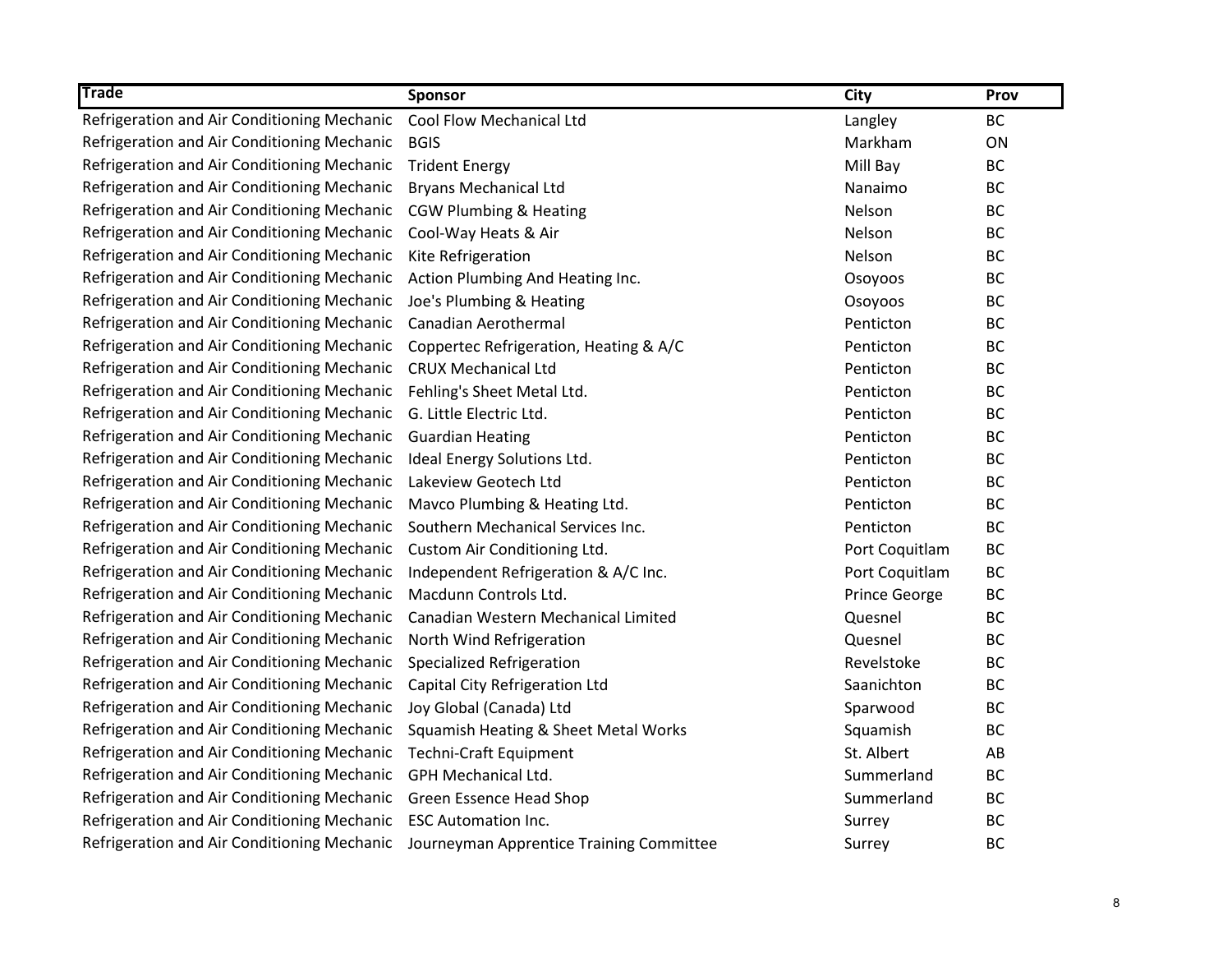| <b>Trade</b>                                | <b>Sponsor</b>                                   | <b>City</b>          | Prov      |
|---------------------------------------------|--------------------------------------------------|----------------------|-----------|
| Refrigeration and Air Conditioning Mechanic | Acadia Northwest Mechanical Inc.                 | Terrace              | <b>BC</b> |
| Refrigeration and Air Conditioning Mechanic | <b>Tycor Climate Control</b>                     | Trail                | <b>BC</b> |
| Refrigeration and Air Conditioning Mechanic | Schmidt Bros Mechanical Ltd                      | Vancouver            | <b>BC</b> |
| Refrigeration and Air Conditioning Mechanic | <b>Tower HVAC Solutions Ltd</b>                  | Vancouver            | <b>BC</b> |
| Refrigeration and Air Conditioning Mechanic | Applewood Heating & Air Condition'G Ltd.         | Vernon               | <b>BC</b> |
| Refrigeration and Air Conditioning Mechanic | Bee's Knees Plumbing and Heating                 | Vernon               | <b>BC</b> |
| Refrigeration and Air Conditioning Mechanic | Brown Mechanical Services 99 Ltd.                | Vernon               | <b>BC</b> |
| Refrigeration and Air Conditioning Mechanic | Care Systems Services Ltd.                       | Vernon               | <b>BC</b> |
| Refrigeration and Air Conditioning Mechanic | E. L. Fox & Sons Plumbing & Heating Ltd.         | Vernon               | <b>BC</b> |
| Refrigeration and Air Conditioning Mechanic | Kalamalka Cooling Heating & Air Con              | Vernon               | <b>BC</b> |
| Refrigeration and Air Conditioning Mechanic | Stevenson Mechanical Ltd.                        | Vernon               | <b>BC</b> |
| Refrigeration and Air Conditioning Mechanic | <b>Custom Comfort Services</b>                   | West Kelowna         | <b>BC</b> |
| Refrigeration and Air Conditioning Mechanic | D-Tech Mechanical                                | West Kelowna         | <b>BC</b> |
| Refrigeration and Air Conditioning Mechanic | Falcon Refrigeration & AC Ltd                    | West Kelowna         | <b>BC</b> |
| Refrigeration and Air Conditioning Mechanic | Interior Technical Services Ltd.                 | West Kelowna         | <b>BC</b> |
| Refrigeration and Air Conditioning Mechanic | R.O. Plumbing and Heating Ltd.                   | West Kelowna         | <b>BC</b> |
| Refrigeration and Air Conditioning Mechanic | Senco Heating & Air Conditioning Ltd             | West Kelowna         | <b>BC</b> |
| Refrigeration and Air Conditioning Mechanic | Triumph Heating and Air Conditioning Ltd         | West Kelowna         | <b>BC</b> |
| Refrigeration and Air Conditioning Mechanic | Burgess Plumbing, Heating & Electrical           | <b>Williams Lake</b> | <b>BC</b> |
| Refrigeration and Air Conditioning Mechanic | Horizon Climate Controls Ltd.                    | <b>Williams Lake</b> | <b>BC</b> |
| <b>Sheet Metal Worker</b>                   | Independent Contractors & Businesses Association | Burnaby              | <b>BC</b> |
| <b>Sheet Metal Worker</b>                   | Star SM Ltd                                      | Calgary              | AB        |
| <b>Sheet Metal Worker</b>                   | Venture Mechanical Systems Ltd.                  | Castlegar            | <b>BC</b> |
| <b>Sheet Metal Worker</b>                   | West Kootenay Metalworks Ltd                     | Castlegar            | <b>BC</b> |
| <b>Sheet Metal Worker</b>                   | Tin Craft Heating & A/C                          | Cranbrook            | <b>BC</b> |
| <b>Sheet Metal Worker</b>                   | Copper-Tip Plumbing and Heating                  | Fernie               | <b>BC</b> |
| <b>Sheet Metal Worker</b>                   | <b>Cool Connection Mechanical Ltd</b>            | Kamloops             | <b>BC</b> |
| <b>Sheet Metal Worker</b>                   | <b>Full Spectrum Heating</b>                     | Kamloops             | <b>BC</b> |
| Sheet Metal Worker                          | Interior Plumbing & Heating Ltd.                 | Kamloops             | <b>BC</b> |
| <b>Sheet Metal Worker</b>                   | Westway Plumbing & Heating Inc.                  | Kamloops             | <b>BC</b> |
| <b>Sheet Metal Worker</b>                   | A-1 Heating And A/C                              | Kelowna              | <b>BC</b> |
| <b>Sheet Metal Worker</b>                   | Aspen Heating & Sheet Metal Ltd.                 | Kelowna              | <b>BC</b> |
| <b>Sheet Metal Worker</b>                   | <b>Bricor Mechanical Ltd.</b>                    | Kelowna              | <b>BC</b> |